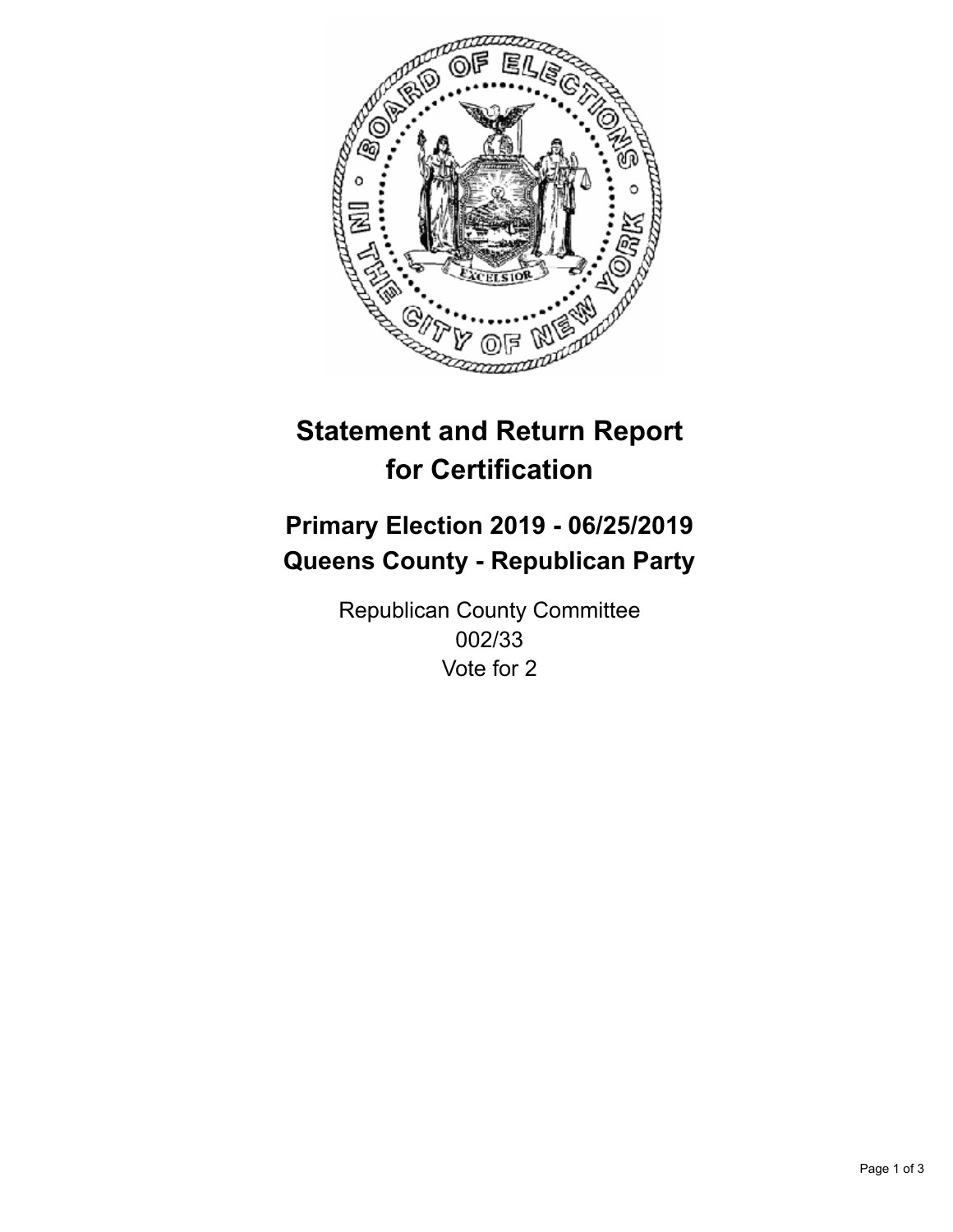

## **Assembly District 33**

| <b>PUBLIC COUNTER</b>                                    | 18 |
|----------------------------------------------------------|----|
| MANUALLY COUNTED EMERGENCY                               | 0  |
| ABSENTEE / MILITARY                                      | 0  |
| AFFIDAVIT                                                |    |
| <b>Total Ballots</b>                                     | 19 |
| Less - Inapplicable Federal/Special Presidential Ballots | 0  |
| <b>Total Applicable Ballots</b>                          | 19 |
| <b>EUGENE PERRY</b>                                      | 4  |
| <b>VICTORIA J. PERRY</b>                                 | 4  |
| SARAH CALTABIANO                                         | 14 |
| <b>KEVIN MCMANUS</b>                                     | 12 |
| <b>Total Votes</b>                                       | 34 |
| Unrecorded                                               | 4  |